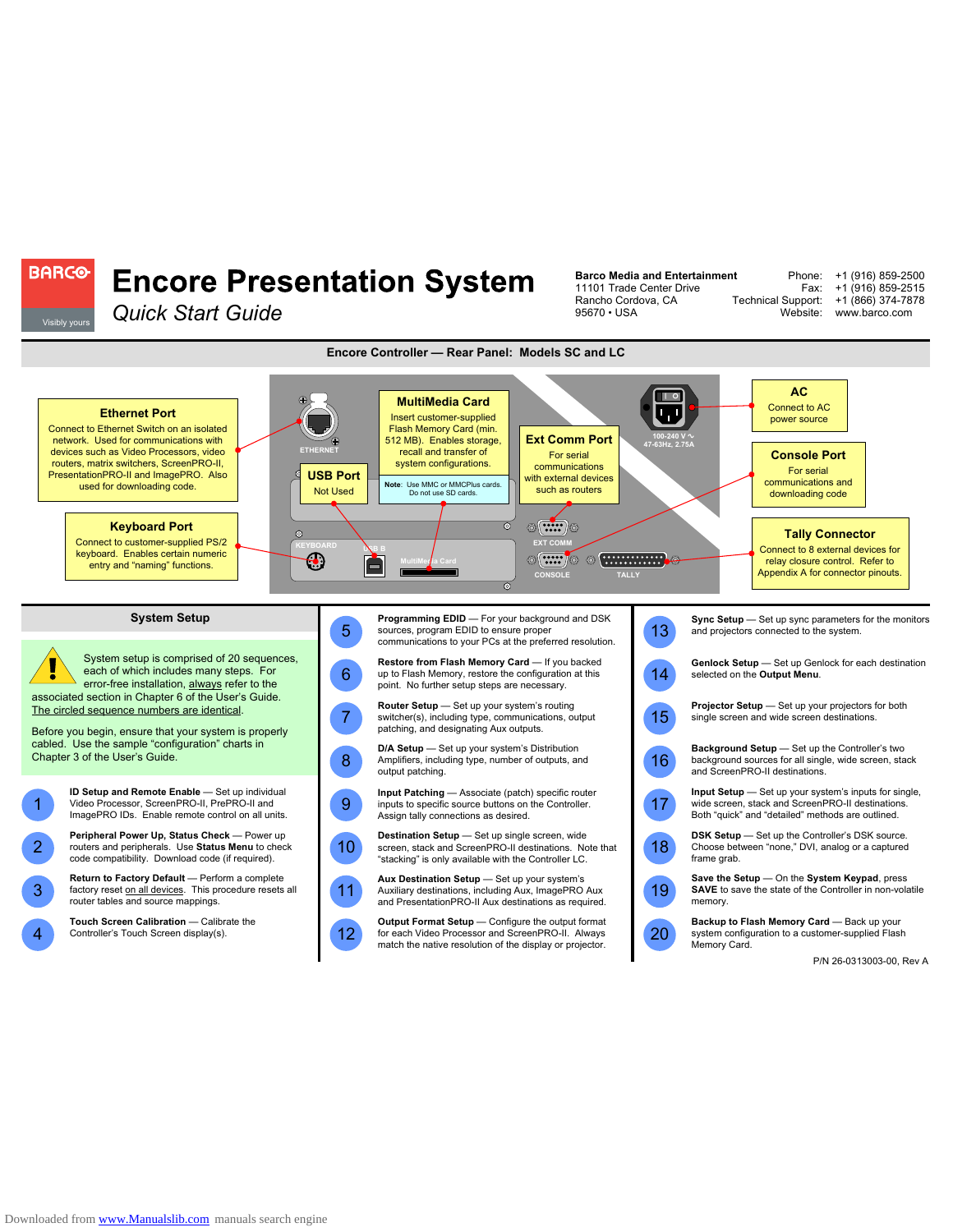

Downloaded from www.Manualslib.com manuals search engine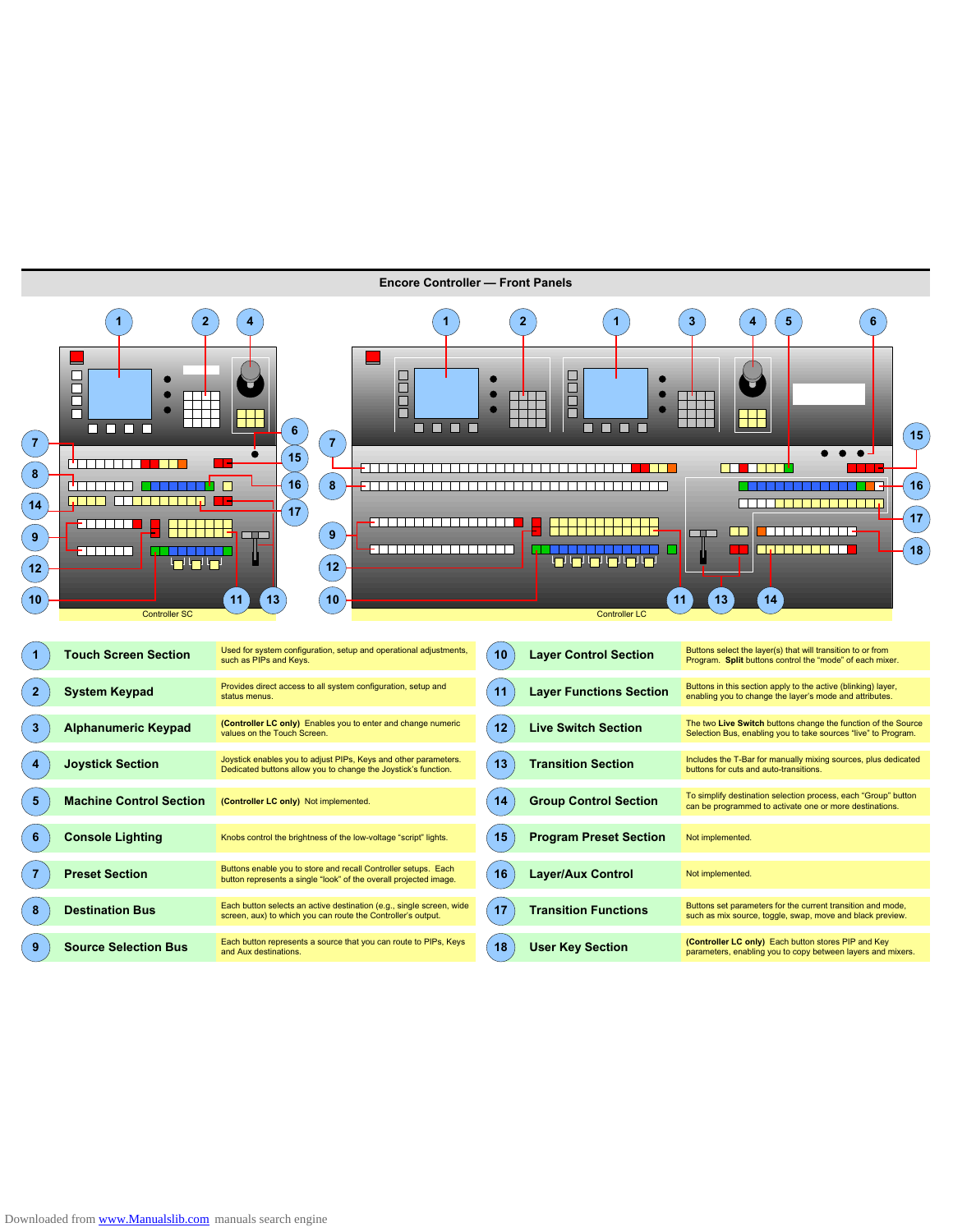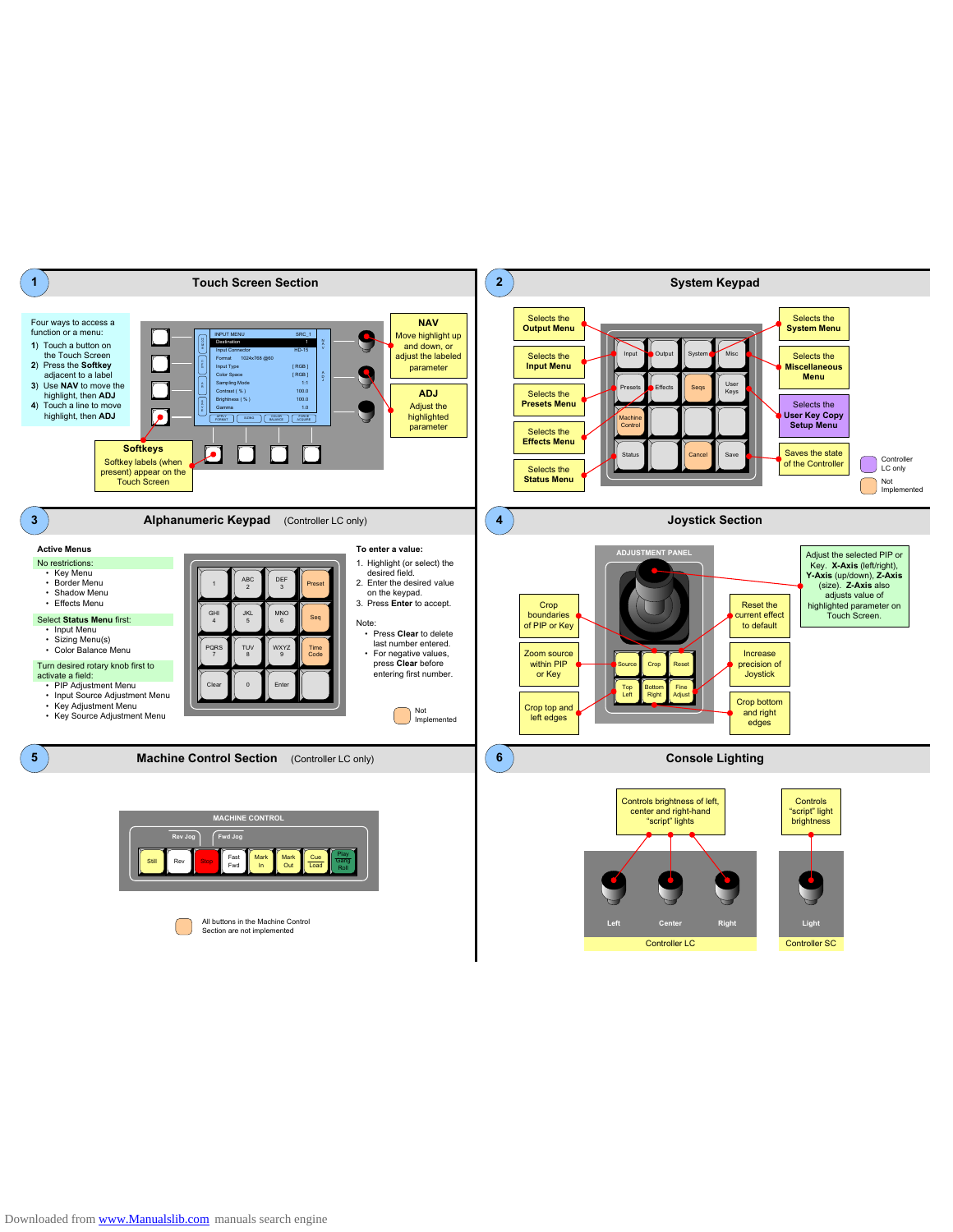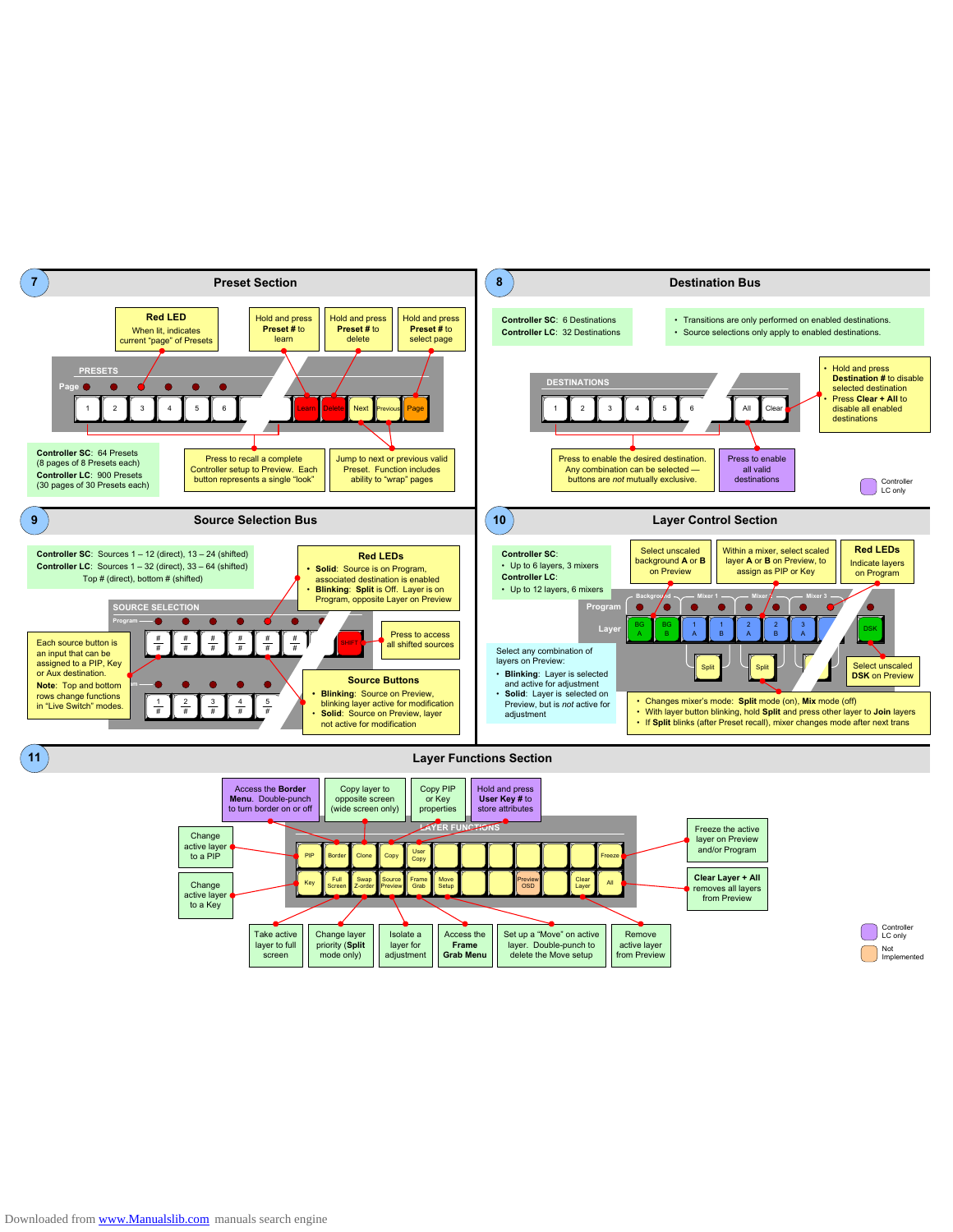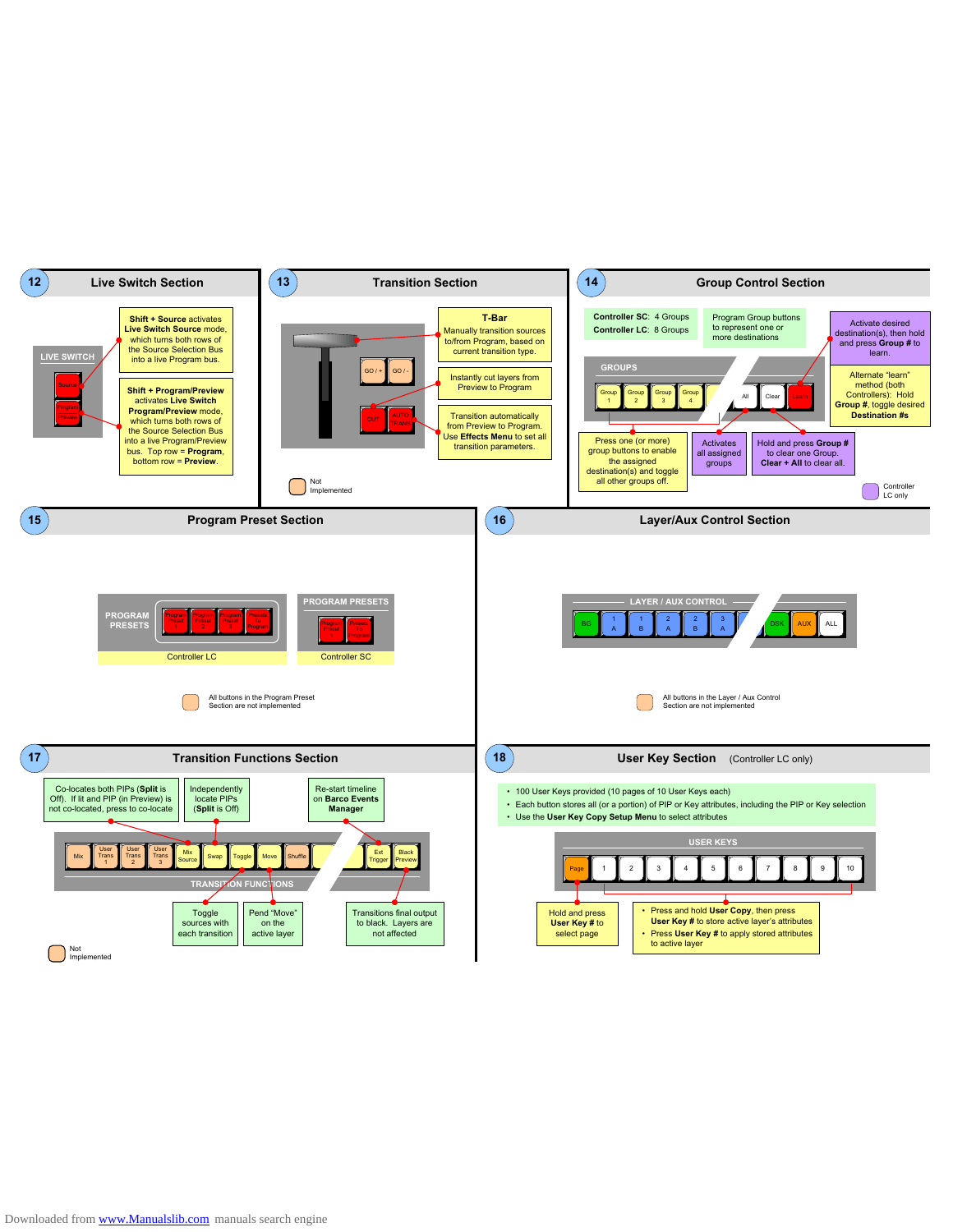

## **2 M/E System**: **M/E 1** (highest priority layer, DSK connections, uses Mixer 2 on Controller), **M/E 2** (lowest priority layer, Background connections, Mixer 1 on Controller), **M/E 3** (not installed).

**1 M/E System**: **M/E 1** (Use Layer A [DVI or Analog] for Background connections, use Layer B [DVI or Analog] for DSK connections), **M/E 2** (not installed), **M/E 3** (not installed).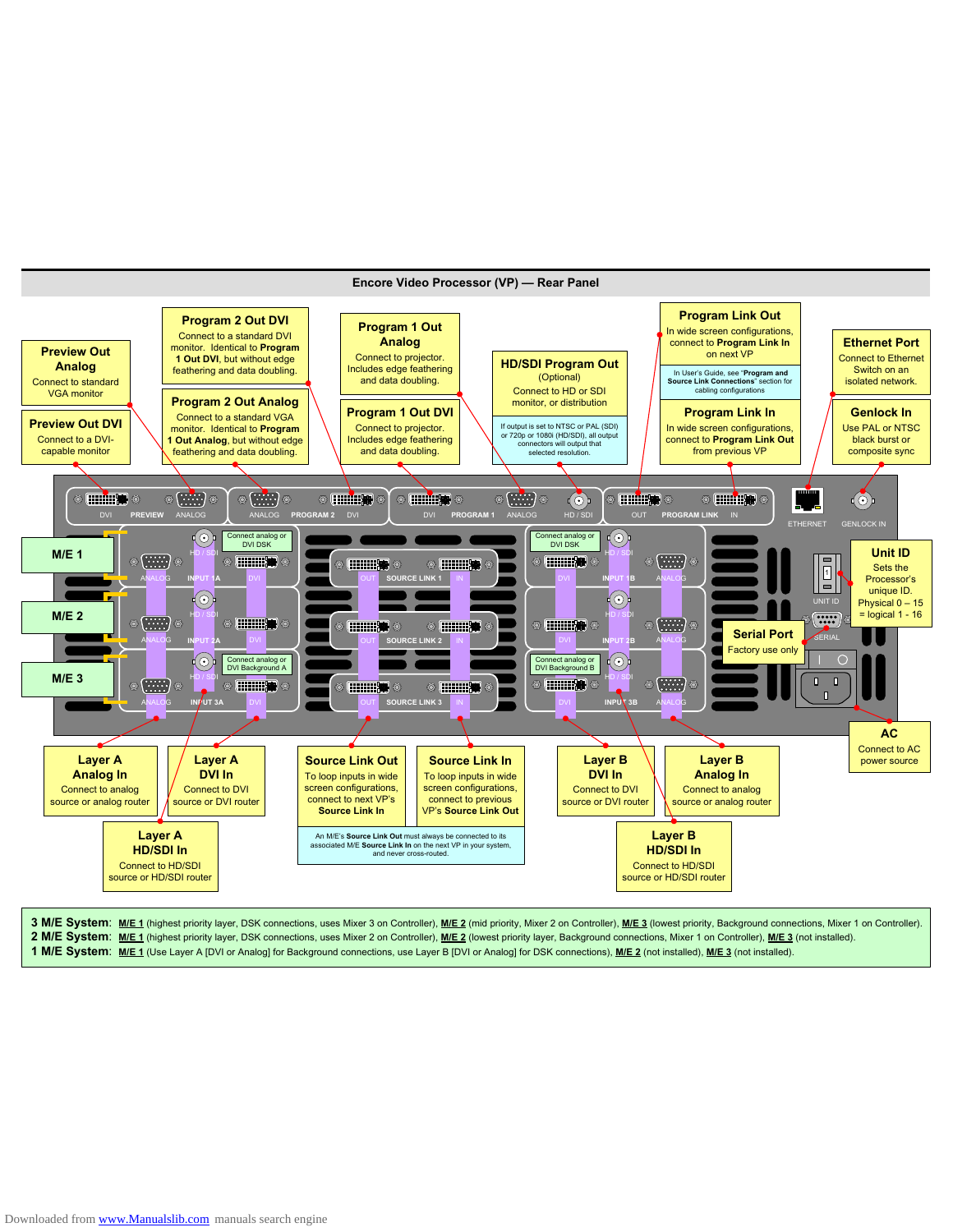